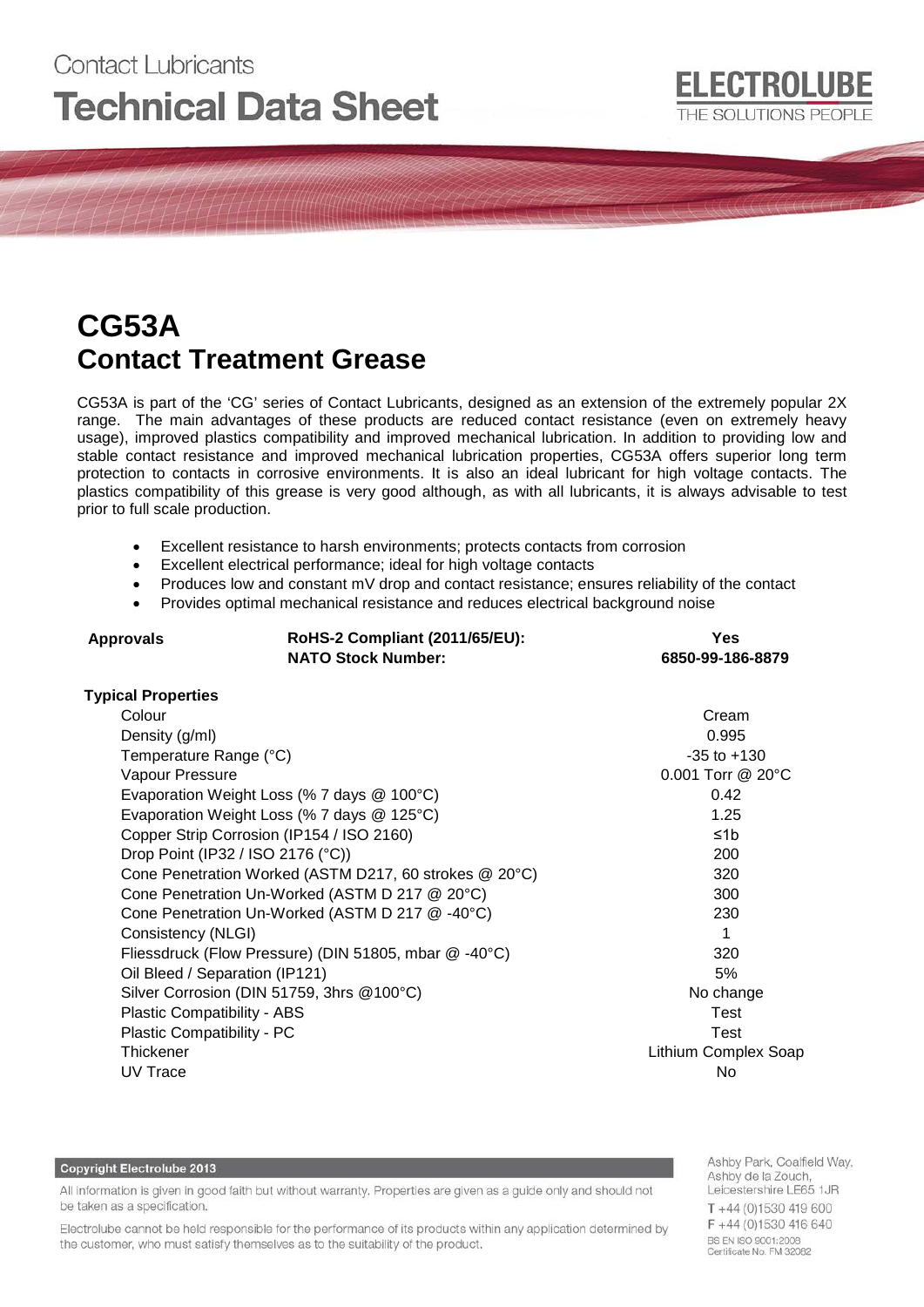#### **Base Oil Properties**

Base Oil Type **Poly Alkylene Glycol** Base Oil Viscosity @ 40°C (Kinematic Viscosity (cSt)) 225 Base Oil Viscosity @ 100°C (Kinematic Viscosity (cSt)) 37 Base Oil Viscosity Index (ASTM D 2270) 214 Pour Point  $(ASTM D 97 (°C))$ Flash Point (COC ASTM D 92 (°C)) 214

**ELECTROLUBE** THE SOLUTIONS PEOPLE

| <b>Packing</b> | <b>Order Code</b> | <b>Shelf Life</b> | <b>Container Dimension</b>               |
|----------------|-------------------|-------------------|------------------------------------------|
| 35ml Syringe   | CG53A35SL         | 48 months         |                                          |
| 1 Kg Bulk      | CG53A01K          | 72 months         |                                          |
| 5 Kg Bulk      | CG53A05K          | 72 months         |                                          |
| 12.5 Kg Bulk   | CG53A12.5K        | 72 months         | 254mm (inside diameter) x 330mm (height) |
| 25 Kg Bulk     | CG53A25K          | 72 months         | 305mm (inside diameter) x 406mm (height) |

The 12.5 and 25 kg grease drums have parallel sides for use with "follower plate" dispensing equipment for automated manufacturing lines.

#### **Directions for Use**

Before final treatment with Electrolube lubricants, contact surfaces should be clean and dry. For general removal of dirt, Electrolube Ultrasolve is recommended. Hardened dirt and tarnish, especially on larger contacts, should be removed by rubbing with an abrasive material, which can be impregnated with the lubricant to be used.

After cleaning non-wiping contacts, loosened tarnish should be removed before a final application of lubricant is made. Electrolube Contact Cleaning Strips (CCS) are recommended for this purpose. With wiping contacts, loosened tarnish will be pushed aside. This can be removed if desired, but is usually not necessary, due to the excellent lubricating and protective properties of the contact lubricant.

CG53A can be applied by one of the following methods (although this list is not exhaustive):

**Manually** by way of a syringe **Semi-automated** using syringe dispensing equipment **Fully automated** by way of a follower/pusher plate with dispensing system.

> Ashby Park, Coalfield Way, Ashby de la Zouch, Leicestershire LE65 1JR T+44 (0)1530 419 600 F+44 (0)1530 416 640 BS EN ISO 9001:2008 Certificate No. FM 32082

### **Copyright Electrolube 2013**

All information is given in good faith but without warranty. Properties are given as a guide only and should not be taken as a specification.

Electrolube cannot be held responsible for the performance of its products within any application determined by the customer, who must satisfy themselves as to the suitability of the product.